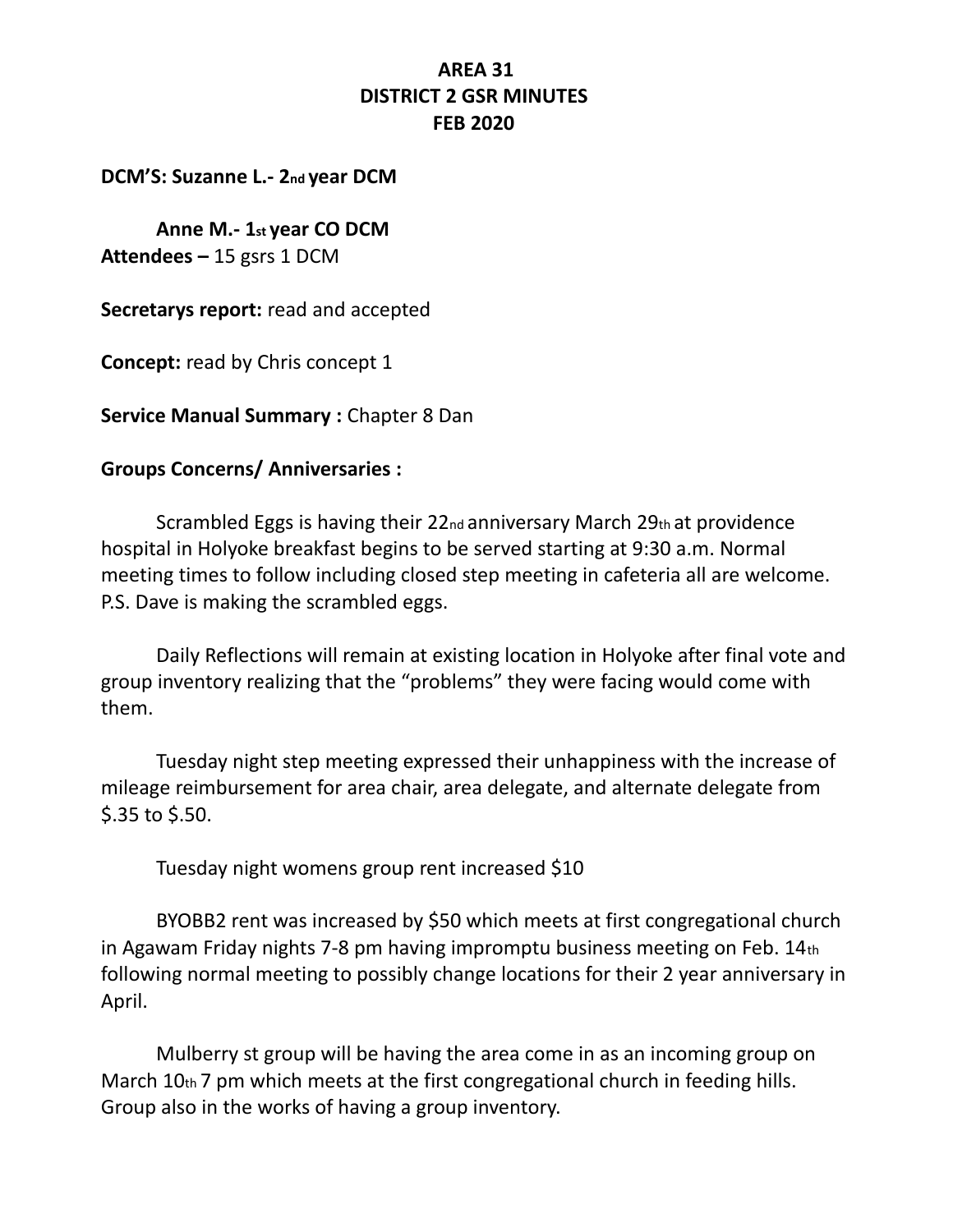### **Visiting Guest:** Steve Area Chair

The area will be providing van transportation to those willing to attend NERASSA 2020 Feb 21- 23. Please contact Suzanne district 2 . Vans most likely to leave around 11:30 a.m Feb 21st. If you decide to ride you must stay the whole weekend or find another way home. You can check the area website for updates in regards to this event. area31aa.org.

Mass state convention planning committee meets March 31st and last Tuesday of the odd months at Chicopee bowl at the end of 291 chicopee MA. Across from the 50's diner at 6 p.m.

**Area commitment :** April 20 Amherst Monday night group Grace Episcopal Church 14 boltwood ave 7 p.m

Area meetings wed nights intergroup office all are encouraged to attend.

#### **DCM District 2 Report February 10, 2020**

**District Committee Member** - DCM - "is the vital link between the group's GSR and the Area service structure. By maintaining active contact, both with the groups in the district and the Delegate, the DCM is the key link in ensuring that all the A.A groups are aware of the importance of their total participation in local, district, area and world services."

**NERAASA** - February 21-23, 2020 - Nashua, NH 2020 General Service Conference Theme - 2020: A Clear Vision For You. www.neraasa.org On Site NERAASA registration \$25.00

**Concepts meeting** - Thursday - March 5, 2020 7:30p - 74 Pleasant St, **Holyoke AA Service Manual Meeting** - Wednesday Feb. 19, 2020 7:30p - 474 Pleasant St, Holyoke

**Area 31 Secretary's Report Alternate Delegate's Remarks**:

# **2020 Spring Assembly & Mini Conference - Save the Date**

- April 4th & 5th.
- The mini conference will be on Saturday from 10 am to 4 pm.